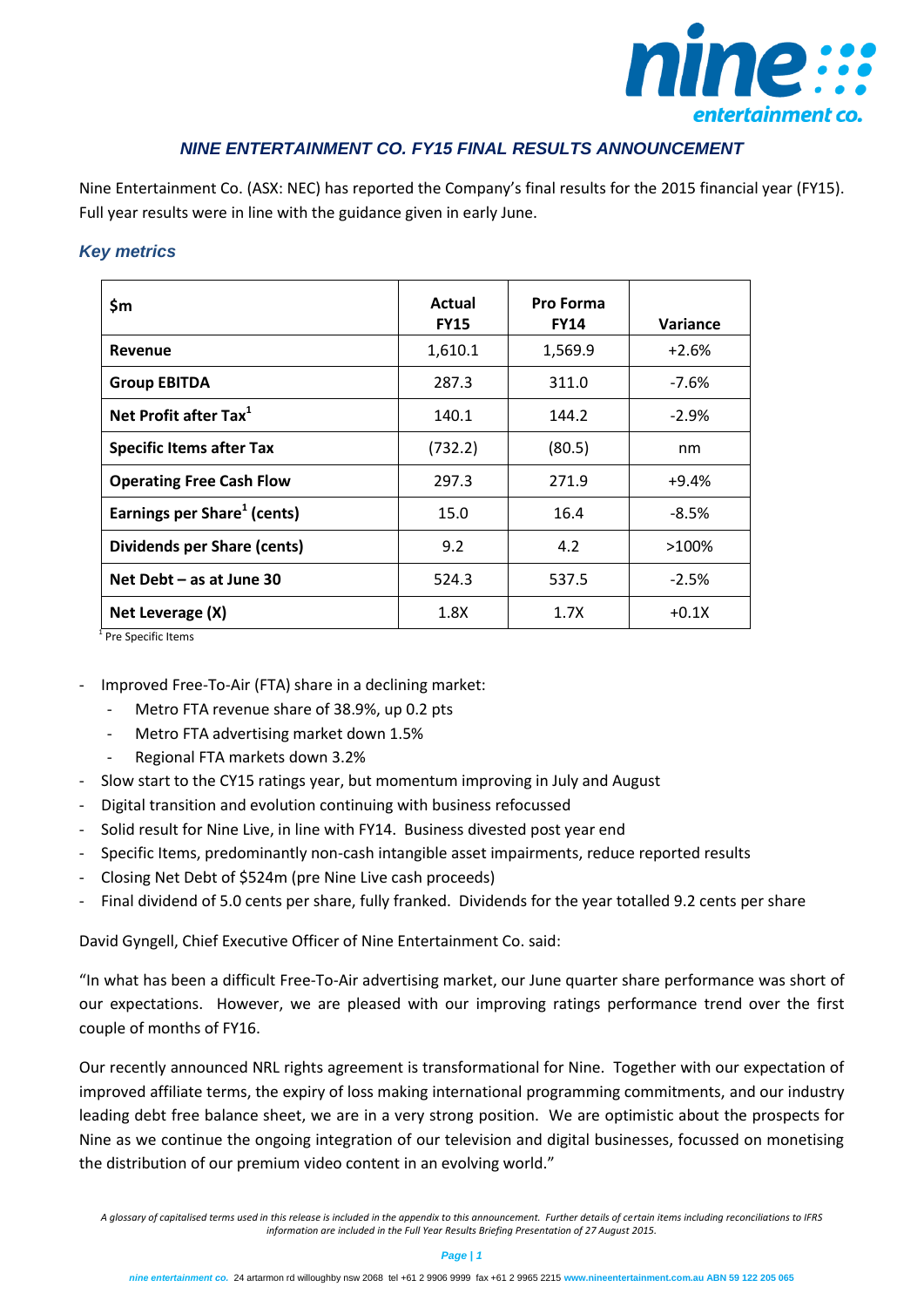

## *Key financials*

Net Profit after Tax before Specific Items declined by 2.9% to \$140m compared with the prior year Pro Forma result. Reported results in both the current and prior years were impacted by a number of one-off Specific Items, including asset impairment and provisioning, acquisitions, divestments and a recapitalisation of the Company's balance sheet. In the current year, the Company has recognised Specific Items totalling \$732m (after tax), the key components of which are non-cash impairments of \$792m (pre-tax), inventory provisioning of \$57m (pre-tax) and a tax credit associated with the sale of Nine Live of \$101m.

Compared with the FY14 Pro Forma results, Revenue increased by 3% to \$1,610m while Group EBITDA declined 8% to \$287m, in line with the guidance of \$285m to \$290m provided in June 2015.

Operating Free Cash Flow of \$297m was up 9% on the prior corresponding period, a conversion rate of 103%, significantly in excess of the Company's medium term target of 80 - 90%.

The 5.0 cent per share final dividend, which brings the full year payout ratio to 61% of Earnings per Share (pre Specific Items), is up on the 4.2 cent final dividend of FY14. This dividend, which is fully franked, is payable on 19 October 2015.

Net Debt at 30 June 2015 declined \$13m to \$524m despite cash spend of approximately \$62m under the Company's on-market share buy-back program and dividends totalling \$79m paid during the year.

Divisional results are set out below.

| \$m           | Actual<br><b>FY15</b> | <b>Pro Forma</b><br><b>FY14</b> | <b>Variance</b> |            |
|---------------|-----------------------|---------------------------------|-----------------|------------|
|               |                       |                                 | Sm              | %          |
| Revenue       | 1,207.9               | 1,221.2                         | $-13.3$         | $-1.1%$    |
| <b>EBITDA</b> | 206.0                 | 241.5                           | $-35.5$         | $-14.7%$   |
| <b>Margin</b> | 17.1%                 | 19.8%                           |                 | $-2.7$ pts |

### *Nine Network*

Compared with FY14, Nine Network recorded an EBITDA decline of 15% to \$206m on Revenue of \$1,208m, which was down 1%.

The Metro FTA advertising market declined by  $3\%$ <sup>1</sup> in the December half, while the second half recorded growth of 0.2%<sup>1</sup> for a full year decline of 1.5%<sup>1</sup>. Regional markets recorded overall TV advertising revenue which was down 3.2%<sup>1</sup> on FY14 which exacerbated the overall market shortfall.

Nine Network's Metro FTA revenue share grew 0.2 share points to 38.9%<sup>1</sup> over the year with share softening slightly in the second half to 38.6%<sup>1</sup>. This weaker second half result reflects both programming timing (mainly the later start to The Voice), and some underlying loss of Q4 share given lower than expected ratings for a number of key programs in an intensely competitive environment.

Nine remained Australia's most watched television network in the key 25-54, 18-49 and 16-39 demographics<sup>2</sup> in FY15.

*A glossary of capitalised terms used in this release is included in the appendix to this announcement. Further details of certain items including reconciliations to IFRS information are included in the Full Year Results Briefing Presentation of 27 August 2015.*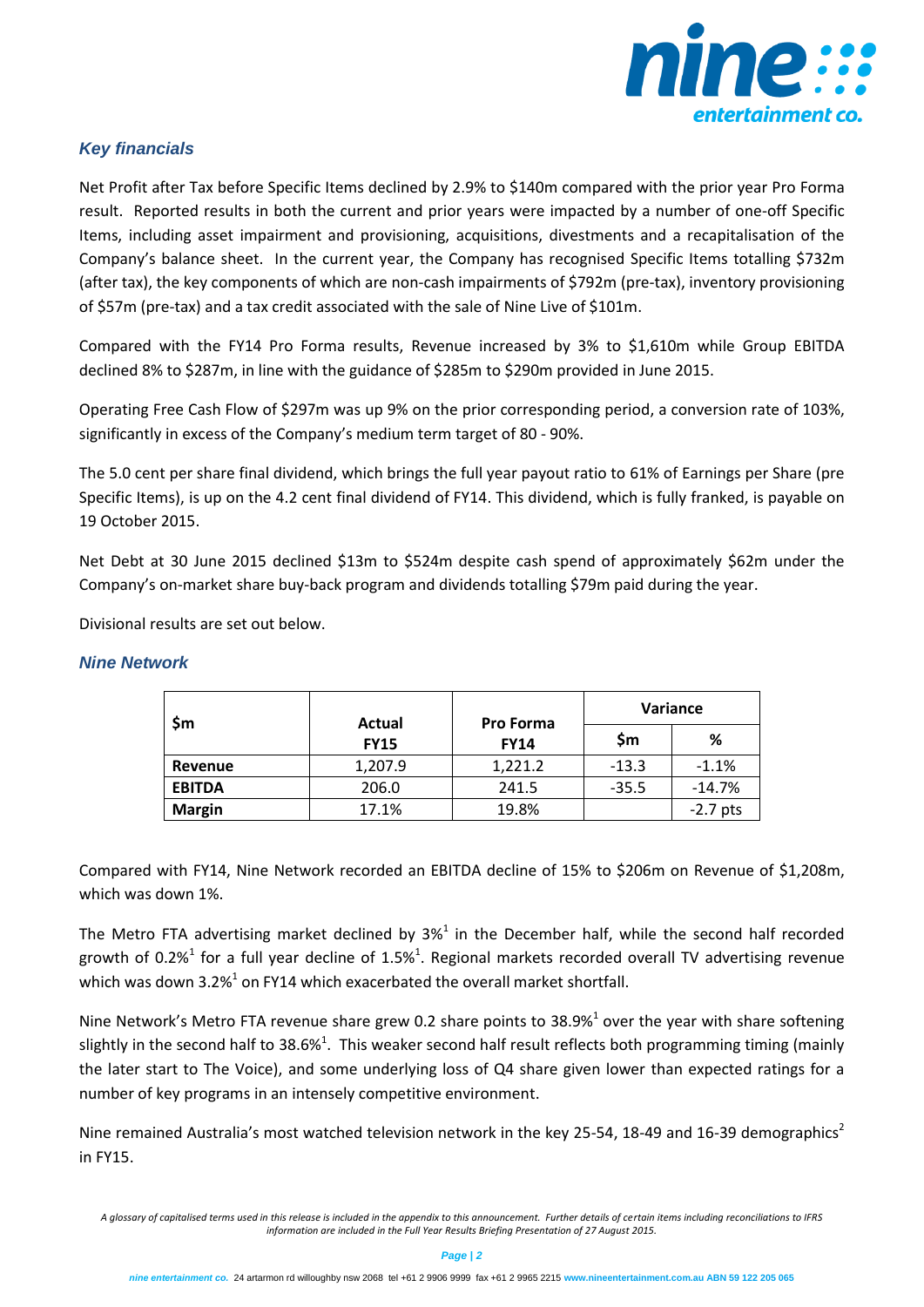

Over the year, Nine Network's costs increased by \$22m of which more than half was due to the broadcast of the Cricket World Cup. Excluding this impact, and adjusting for licence fees, underlying costs were up by 0.6%.

<sup>1</sup> Source: Free TV

<sup>2</sup> Source: OzTam, 6am-midnight,1 July 2014 to 30 June 2015, ratings weeks only

### *Nine Digital*

| \$m           | <b>Actual</b><br><b>FY15</b> | Pro Forma <sup>+</sup><br><b>FY14</b> | <b>Variance</b> |            |
|---------------|------------------------------|---------------------------------------|-----------------|------------|
|               |                              |                                       | Sm              | %          |
| Revenue       | 163.4                        | 122.7                                 | $+40.7$         | $+33.2%$   |
| <b>EBITDA</b> | 21.9                         | 15.6                                  | $+6.3$          | $+40.4%$   |
| <b>Margin</b> | 13.4%                        | 12.7%                                 |                 | $+0.7$ pts |

1 Pro Forma results represent the expected baseline results of Nine Digital following changes in business operations effective during the 2014 calendar year.

Nine Digital recorded 33% revenue growth against the FY14 Pro Forma results, driven by double digit growth in both search and video revenues, offset by lower display advertising revenue reflecting the continued fragmentation of the online display market.

The FY15 results include one quarter of the benefit of Microsoft default traffic which is estimated to have contributed c\$4.7m to the result, which will not recur in future years following the termination of these arrangements.

The improved operating margin reflects strong cost focus, partially offset by the evolving change in sales mix to lower margin third party inventory.

### *Nine Live (sold 31 July 2015)*

|               | Actual<br><b>FY15</b> | Actual<br><b>FY14</b> | Variance |            |
|---------------|-----------------------|-----------------------|----------|------------|
| \$m           |                       |                       | \$m      | %          |
| Revenue       | 238.7                 | 226.0                 | $+12.7$  | $+5.6%$    |
| <b>EBITDA</b> | 70.1                  | 68.0                  | $+2.1$   | $+3.1%$    |
| <b>Margin</b> | 29.4%                 | 30.1%                 |          | $-0.7$ pts |

Nine Live reported EBITDA growth of 3% to \$70m on Revenue of \$239m, up 6% on the prior year. The sale of Nine Live was completed on 31 July. The business is expected to contribute approximately \$8m to FY16 Group EBITDA.

*A glossary of capitalised terms used in this release is included in the appendix to this announcement. Further details of certain items including reconciliations to IFRS information are included in the Full Year Results Briefing Presentation of 27 August 2015.*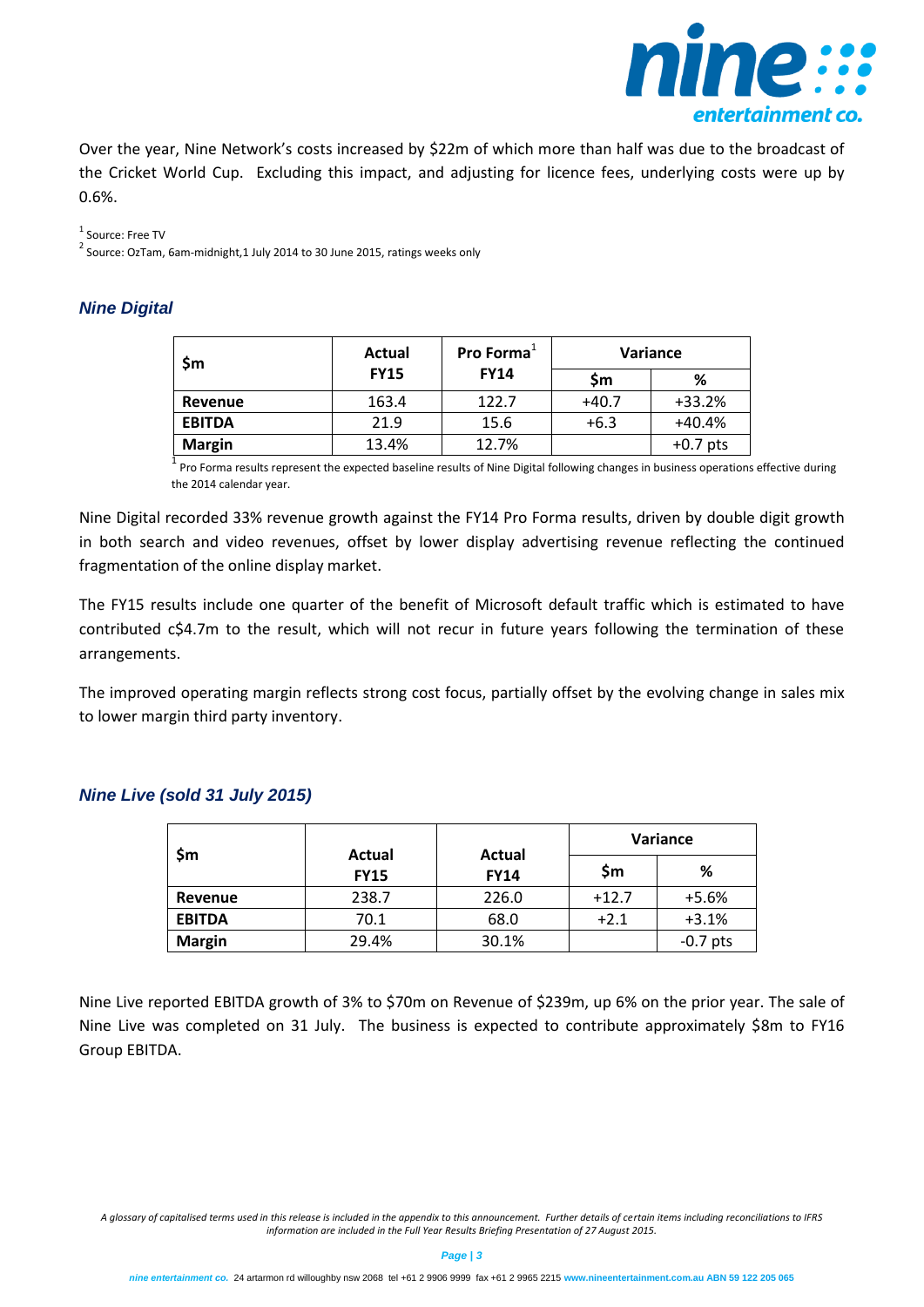

|                                                   |                        | Variance                      |         |           |
|---------------------------------------------------|------------------------|-------------------------------|---------|-----------|
|                                                   | Actual<br><b>FY15</b>  | Pro Forma<br><b>FY14</b>      | \$m     | %         |
| <b>Operating Free Cash Flow</b><br>$(\$m)$        | 297.3                  | 271.9                         | $+25.4$ | $+9.4%$   |
| <b>Operating Free Cash Flow</b><br>Conversion (%) | 103%                   | 87%                           |         | $+16$ pts |
|                                                   | Actual<br>30 June 2015 | <b>Actual</b><br>30 June 2014 |         |           |
| Net Debt (\$m)                                    | 524.3                  | 537.5                         | $-13.2$ |           |
| Net Leverage (X)                                  | 1.8X                   | 1.7X                          | $+0.1X$ |           |

### *Balance sheet and cash flow*

Operating Free Cash Flow increased by \$25m over the year, despite the decline in EBITDA. Operating Free Cash Flow Conversion improved 16 percentage points to 103%. This outcome reflects the Company's ongoing focus on working capital management, boosted by favourable timing differences in programming payments, which are expected to reverse over FY16. Over the medium term Operating Free Cash Flow Conversion is expected to average 80 - 90% (prior to any cash impact of Specific Items).

As at 30 June 2015, Net Debt of \$524m represented Net Leverage of 1.8X. Following the receipt of the cash proceeds on the Nine Live sale, Pro Forma Net Cash at 30 June 2015 was approximately \$115m.

### *Dividend*

The Company will pay a final dividend of 5.0 cents per share, fully franked, on 19 October 2015. Future dividends are expected to be determined on the basis of an 80 - 100% payout ratio of Net Profit after Tax pre Specific Items, and to be fully franked.

### *Current trading environment and outlook*

The Metro FTA advertising market has recorded growth in July which is expected to continue through August, but the market remains very short and monthly outcomes are volatile. Over the year, the market is expected to grow modestly. Regional markets are expected to continue to underperform Metro markets.

Nine's ratings performance has improved markedly since the beginning of July, which is expected to underpin revenue share over the half. However, it is likely that full year share will be marginally down on that of FY15, given the intensely competitive market, coupled with the timing of certain major events.

Nine remains focussed on its operating cost base, and improving its programming efficiencies. In FY16, television programming costs are expected to increase by 2% (prior to the benefit of FY15 inventory provisioning releases). Virtually all of this increase relates to higher contracted NRL and Cricket costs. Nonprogramming costs are expected to be flat.

The Digital business is expected to record modest growth despite the transition away from default traffic which benefitted the FY15 result for a period.

*A glossary of capitalised terms used in this release is included in the appendix to this announcement. Further details of certain items including reconciliations to IFRS information are included in the Full Year Results Briefing Presentation of 27 August 2015.*